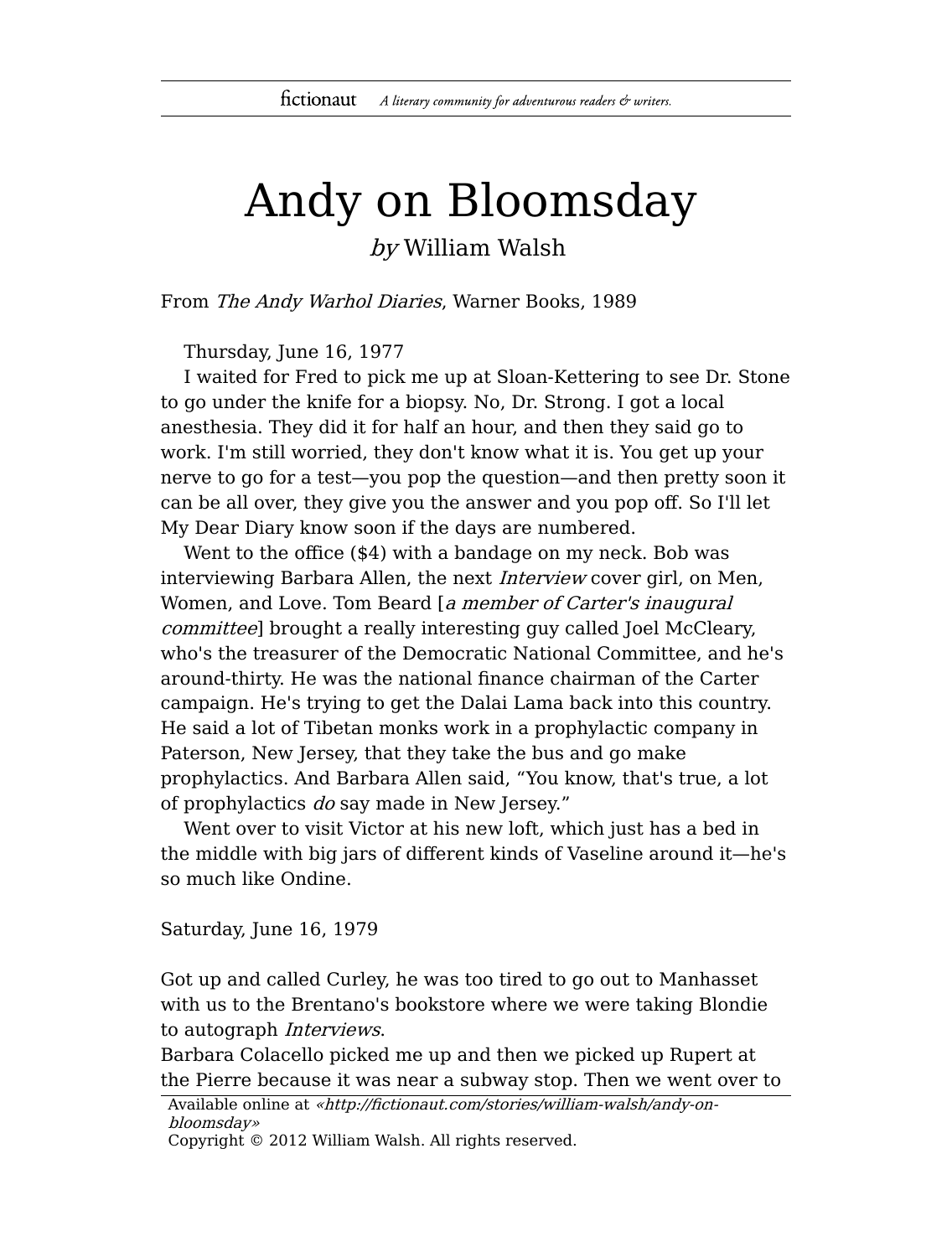pick up Blondie. She lives in the great building on 58th and Seventh. Blondie—Debbie—was sweet, her hair was fixed up and you'd never believe she's in her thirties—no wrinkles and so pretty. She said her grandmother lived to be ninety-five and all her family looks young. She spends all her money on makeup. She must not have been pretty all these years, though, or I would have noticed her. She must have tried to look bad or something. But I guess some people look better, actually, when they get a little older. I didn't know what to call her, I guess I called her Debbie. But when I introduce her, I call her Blondie. But Blondie is the name of the whole group, so…She was really great on the ride out, she didn't complain about anything and she didn't want anything.

So we got to Brentano's and the thing was a big dud. The store didn't advertise that we would be there until that same day's papers, which didn't come out until one, and so even if people did read it they wouldn't rush down, probably. But the kids who came all came just to see Blondie, they didn't care about me, they were a whole new young crowd. What they did was go next door and get copies of her record and had her autograph that.

Then Debbie had to get back to rehearse for her new album. We got back around 5:00. After we dropped her, Rupert and I went for a late lunch.

We had aquavit and caviar (\$70), We were getting drunk talking business, and we didn't pay attention when a guy next to us was down on the floor screaming, and finally he said, "Oh, can I have your autograph?" and it turned out to be John Lennon! And I just wished we noticed him before—he was with Yoko and her mother and it would have been so much fun. John's very skinny now, I don't know what kind of diet he's on, maybe rice. They live at the Dakota. Then I went home, and I was drunk so a movie was out. I really can't drink in the afternoon.

Tuesday, June 16, 1981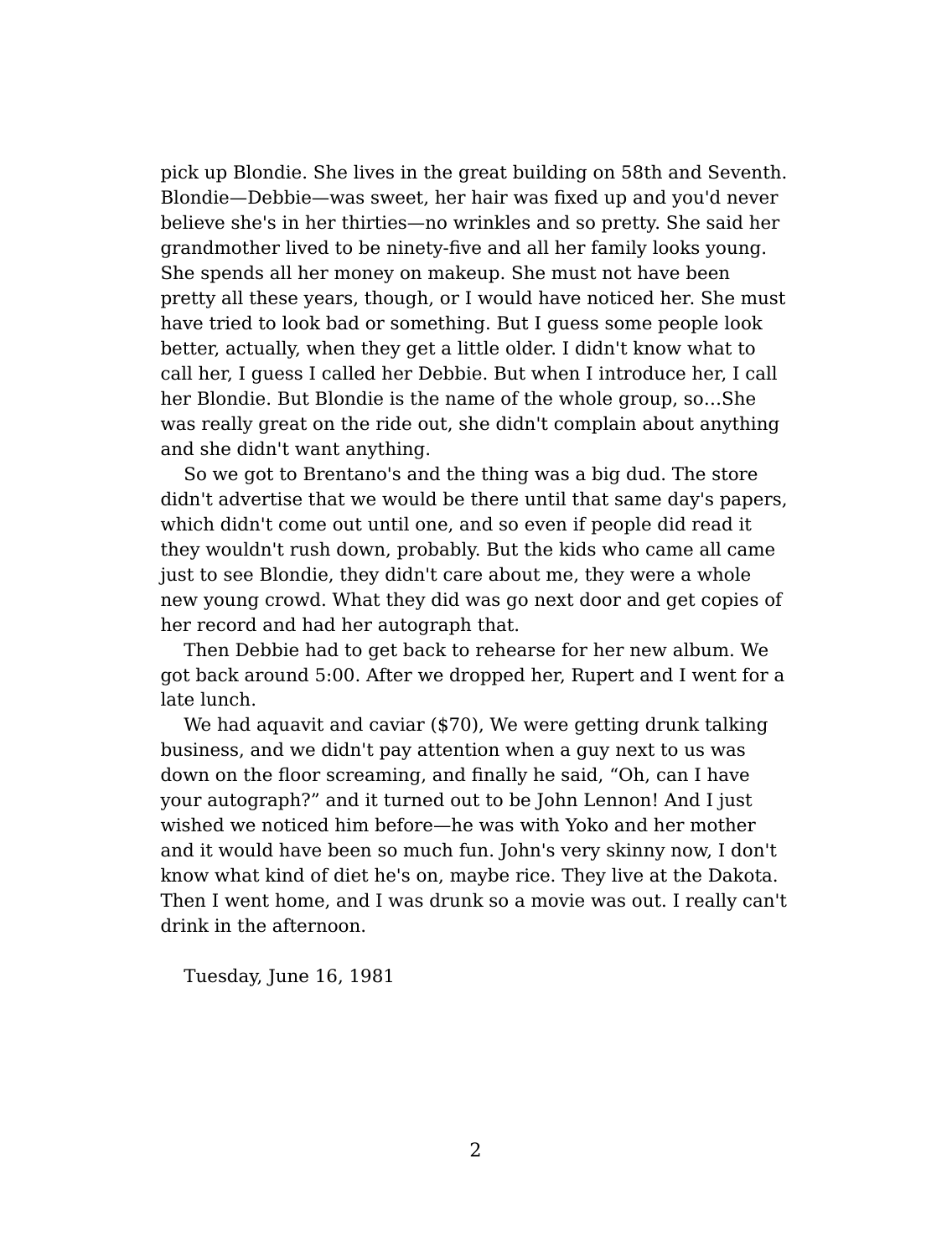Got up early, went to a 10:30 appointment with Doc Cox. I was feeling fine, took my own temperature, and it was normal. The Doc said the pneumonia had completely cleared up.

Then I went to meet Jon at Citibank on the corner of Park and 57th, where he was getting a loan. It used to be my bank and still is, sort of, because I have a safety-deposit box there which they haven't sent me notices about for a long time. I should see about it. I think it has my deed to the house on Lexington and 89th Street. When I used to go to this bank there was just a teller, and now there's lines around the block.

Ran into Pat York. Ran into Gene Simmons of KISS. Ran into an old rep of mine.

Eva from *Stern* sent over the article she wrote and I just couldn't believe it. I mean, poured out my heart to her and she wrote the kind of rehashed article, you know—"Father died in coal mines / Warhola / Carnegie Tech"—and I poured out my heart to her. I actually gave her a good interview because she kept saying she wanted to do something really *different*. I mean I even *told* her my father was a construction worker, and still—"Father died in coal mines." I mean, I only gave it because I liked the guy who has Stern who was so nice to us in Munich. The one who's doing the liquor that'll last till the year 2000. And she didn't put in any of the young things that we did. The modern things, I mean, we had that great night at the Ritz which was really interesting where she had told the kid I was an Andy Warhol double—and she didn't even use that.

I went to see Janet Sartin and confessed that her treatments weren't working, that I had eighteen pimples and that I'd gone back to my Orentreich methods because he has that stuff that dries them up overnight.

Oh, and I heard that Jed's sister Susan s marrying Mel Brooks's son! I mean if that spoiled girl lands on Easy Street I just won't be able to stand it.

Wednesday, June 16, 1982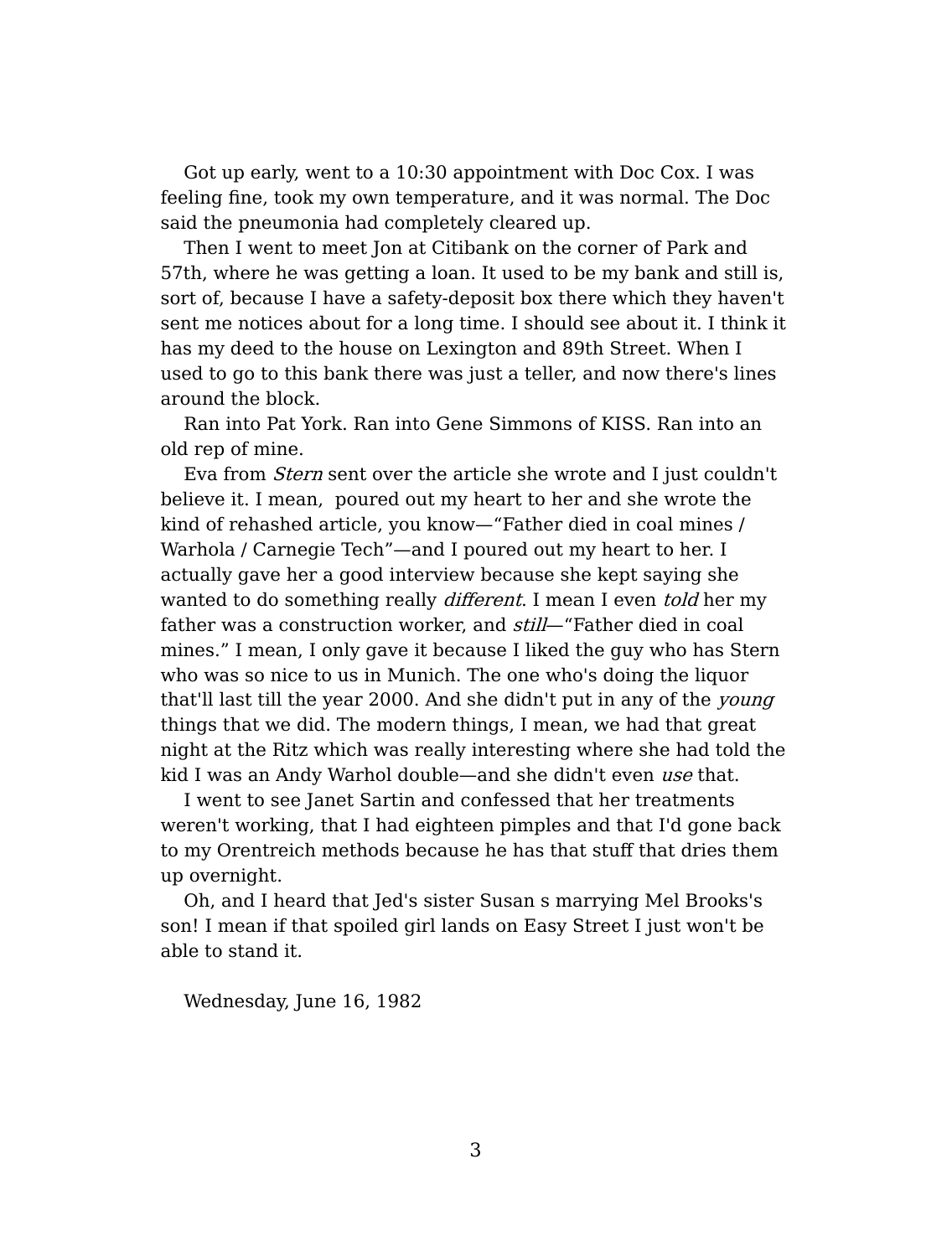I decided to see *Grease II* for the third time. Lorna Luft was having a screening at Paramount (cab \$5.50). But Lorna wasn't even there. Her husband, Jake Hooker, was, and he said that Lorna's seen it too much. Sat in the back row and this third time was better than when I sat up close in the screening room.

## Thursday, June 16, 1983

Timothy Hutton came to be interviewed by Maura and me. Maura, I could tell, wasn't really hot for him, the sparks weren't flying. But (*laughs*) I was hot for him. He was so adorable. He looked scruffy. He's just finished *Daniel*.

Frank Zappa came to be interviewed for our TV show and I think that after the interview I hated Zappa event more that when it started. I remember when he was so mean to us when the Mothers of Invention played with the Velvet Underground—I think both at the Trip, in LA, and at the Fillmore in San Francisco. I hated him then and I still don't like him. And he was awfully strange about Moon. I said how great she was, and he said, "Listen, I created her. I invented her." Like, "She's nothing, it's all me." And I mean, if it were my daughter I would be saying, "Gee, she's so smart," but he's taking all the credit. It was peculiar.

Then Stellan from Sweden was waiting and we went over to Sandro Chia's on West 23rd and 10th Avenue. And he was almost the whole building now. He has a lithographic press that he wants other artists to use. I guess he's making it like a foundation, a tax thing. And he's supposed to be giving me a picture, and that's why I wanted to go over there, but he gave me one I didn't like. I wanted a Floating Man on. And Benjamin said he looked in Chia's eyes and that they were "wild eyes." And afterwards I said to Benjamin, "Well what do you mean?" I said, "Look into my eyes and what do you see?" And Benjamin said, "Troubled eyes." I said, "Oh who do you think you are?"

Monday, June 16, 1986